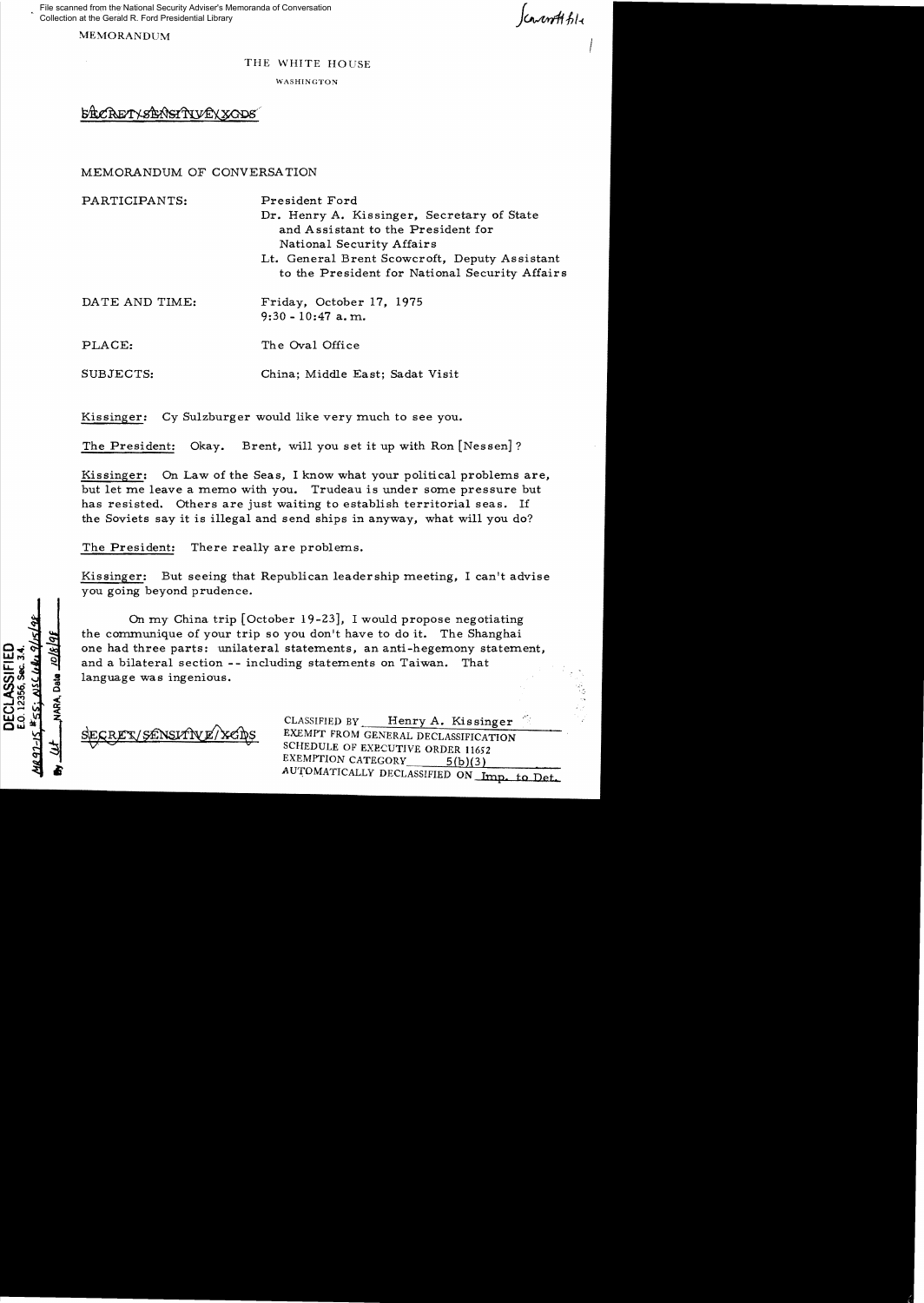What can come from your visit? There can't be complete normalization, although Nixon promised we would do it by 1976. But we can strengthen the anti-hegemony statement. On Taiwan, we have two options: One is to let the PRC state its position including peaceful change, we state our desire for normalization, and we note their view and our desire to work for a solution on the principle of one China. My staff likes this  $-$ - I don't. They will reject it and then we will need a fallback. If they do, there will be pressure for full normalization because they will have approved peaceful change. The second option is to restate the Shanghai Communique but instead of saying "the US does not challenge this position," we would affirm the one-China idea. That is unilateral and can be withdrawn. It would reduce our ability to recognize an independent Taiwan, but we could do that only in the context of a massive confrontation with the PRC anyway.

The President: Which formulation is better here politically?

Kissinger: I think mine is.

Scowcroft: I think there is no question about **it.** 

Kissinger: The first option is the unanimous position of my advisors, but I don't support it. Once you accept it, we will be under pressure to move because they have accepted peaceful change. Weill have all the liberals on us.

The President: What would the Japanese say if the Chinese tried to take over Taiwan?

Kissinger: They want us to protect Taiwan while they trade with Taiwan. The present situation where we protect Taiwan is best for everyone.

The President: What will we be doing for  $4-1/2$  days in China?

Kissinger: They move at a leisurely pace. They will want to hear at length from you about the world situation -- there is no substitute for that. They will expect a long session on the Soviet Union, Europe, Asia. If you get there Monday, they will give a dinner Monday night; on the following evenings there will be one cultural show, a reciprocal dinner, and then one evening free.

SECRET/SENSITIVE/XGDS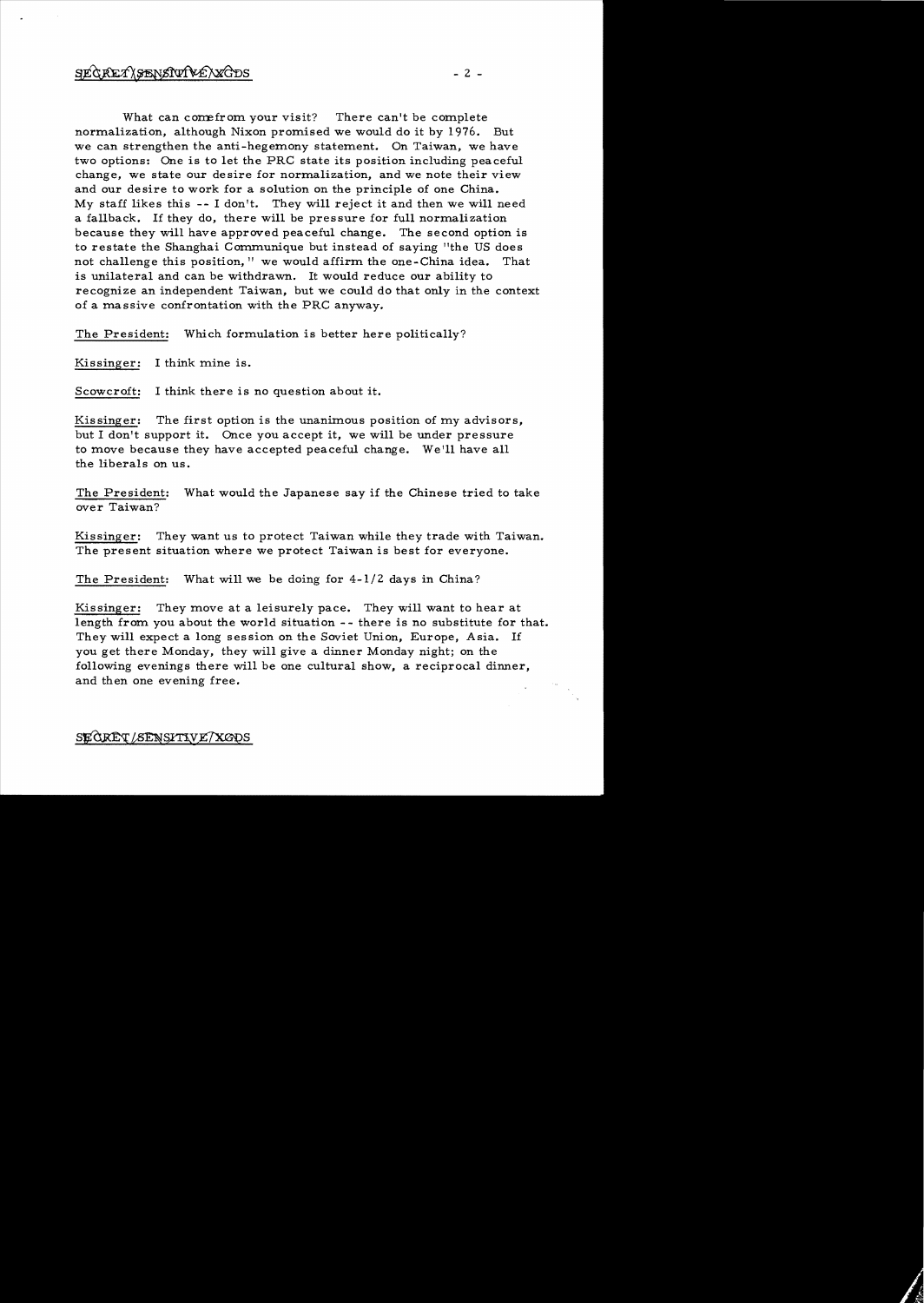## SECRETASENSITIVE/XGDS

The President: How about Chou's health?

Kissinger: He may be on his last legs. You will meet with Mao. Soochow is nice; Hangchow is also. They will certainly want you to go to Shanghai.

The President: The first trip of Nixon was a tremendous extravaganza. There was massive television coverage. I think it would be good to do something different. What is there which is dramatic? See if you can find something different.

Kissinger: Why don't I suggest to them that you would like something Nixon didn't do? Sian is the first capital and there is excavating there.

Scowcroft: That might attract the television.

Kissinger: Asad said he would consider our demarche on Lebanon but said no one had asked him to go in.

The President: Have we approached Israel?

Kissinger: They gave us a waffling answer. I will insist on a firm answer from Dinitz today.

There is an issue on Israeli military equipment. I think we shouldn't hold up these things that were approved prior to the reappraisal.

The President: Okay.

Kissinger: Our reports are the Japanese Emperor's visit was a total success.

The President: That was my impression.

Kissinger: Morocco is threatening a massive march on Spanish Sahara. The ICJ gave an opinion which said sovereignty had been decided between Morocco and Mauritania. That basically is what Hassan wanted.

The President: What is likely to happen?

Kissinger: Spain is leaning to independence. That is what Algeria would like. I will talk to the Moroccan Ambassador today.

SECRET/SENSITIVEXXGDS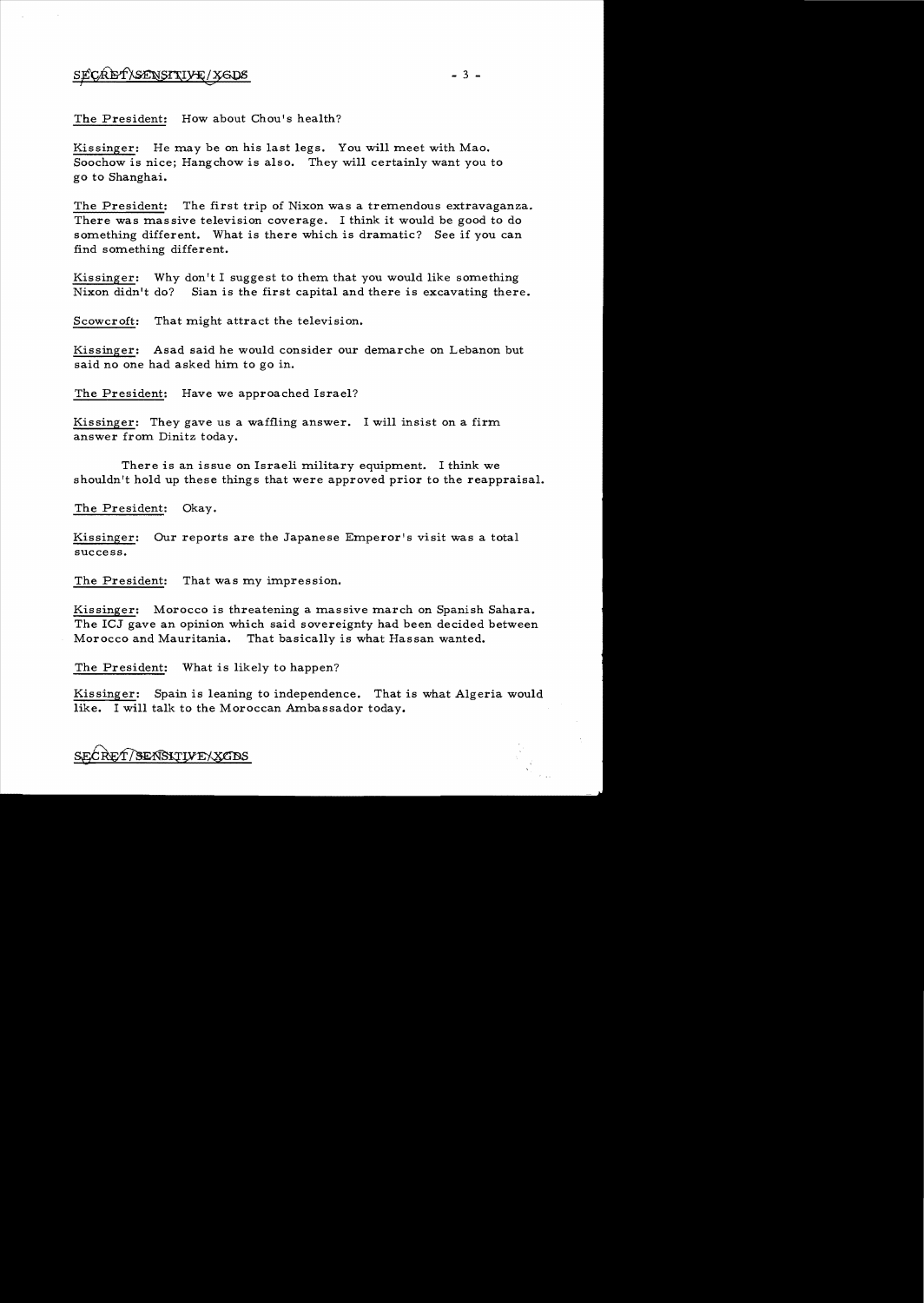## SECRED/SENSITIVEXXGDS

 $-4 -$ 

## The President: What is Sadat doing?

Kissinger: He arrives and overnights at Williamsburg. He comes here on the 27th. Then to New York for the UN. Then Florida and Chicago.

The President: I heard Connally is doing something for Sadat. How about sending Nelson on the whole trip with him?

Kissinger: It would flatter Sadat out of his mind.

The President: Let's look into that. Rockefeller is a bit upset anyway.

Kissinger: Okay, but don't saddle me with him. I have Schlesinger. Seriously, you could also send him on a trip to Southeast Asia -- Australia, New Zealand.

The President: Good. But let's send him with Sadat.

Kissinger: The Turks I think will come around. Demirel wants to improve US-Turkish relations. Kubisch is here with a message from Karamanlis.

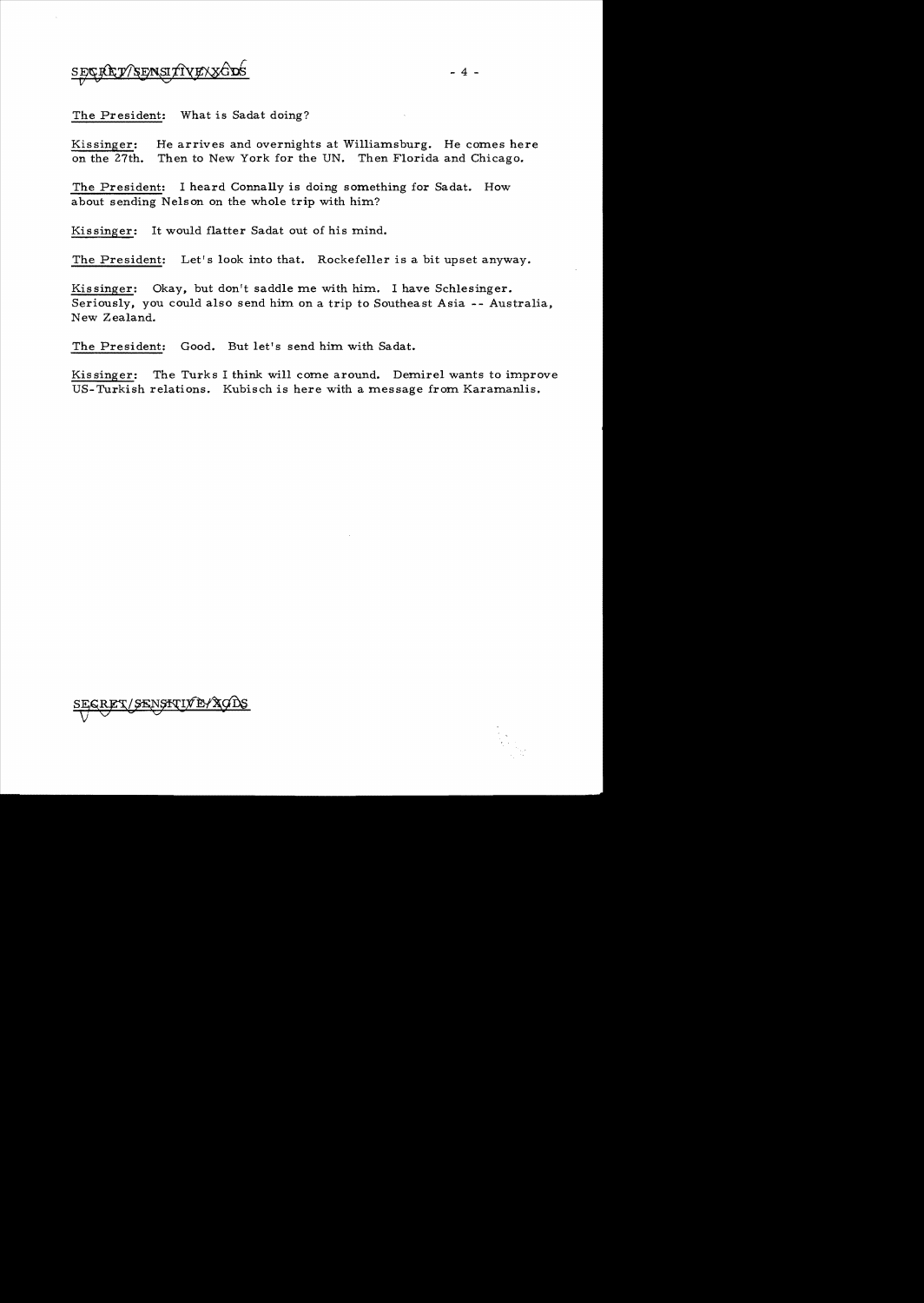Show yhin Cong & Pero  $P/K$ 170475 K log Sulz bryce would like my much to seryor M OR, Burt, will you get it up w/ Rou? K On Los, I hnow what your pointed pero are, but let me leurea muns a/agon. Tundem is under some personal to her usisted Other and just wanting to extra transmil also. If Son Long it is ellegal & send ships in an programs Coll post There really are pros. But seem that Report leadership mity, Dennet  $K_{\!\scriptscriptstyle\downarrow}$ alinse you going hay and prendence Or Chrisa-I crondelpropose Myst c Commongue corondont benet Trachnyponi can hod I parts: inautetient statements, anti-haginny statement, + halattro section - incl statements an Tariva -. That language was ing incre What can couse from you in 2? Court be Complete namalyation, the man promised it by 76 But where they then a arti -Krignan statement On Touven, ave have seine am cleane for warring the, and with this view + omderer & ander for solution on principle of are china, My stoff lifes this - Idret. Thing unil reject it a then will need fellows. If they le tren criti ve personne for full monatization des I not saying does nt challenge, but of in the one Chris run. That is undulated & can

 $\frac{\mathcal{X}}{k}$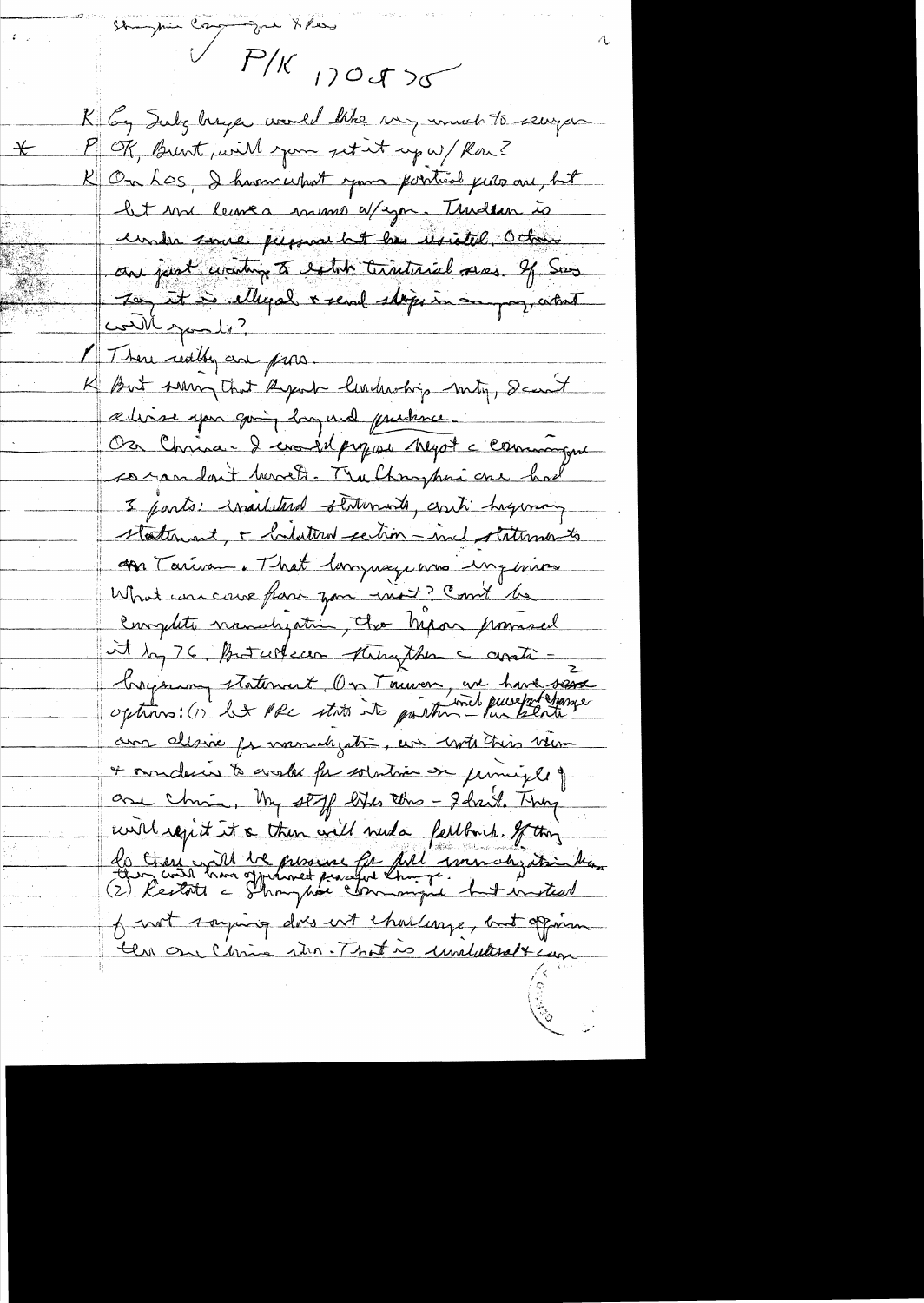be cell channer It would reduce an celitety to lleog au répet <del>chez Tamàn, tatt ine cartel des</del> it andy in context of massive crap intation of  $PRC$ P which formulation is better here petitisably? Strik Monte is I think there is no question about it.  $\mathscr{L}$ I possession The 1st often is a warranties position of my cubinates, but I don't support it. Onach you accept it, we will be comen presence to chose because they have a reptil persepule hange <u>OU Mbare art the bituats am us.</u> P What would a Joyes say if PRC lived & Com and Farming K Trey event with potent forman orbite they trade us/ Towar. The present sit where are protect Tomman is birt for eurgres. I colort with we be doing for 4 th days in China K / tag more at lessedy pre. They will wont to hear at length from you about credit set - me on SU, Esna, Cyca. Japan que tous liver lang Thing wind give domin homdog myst, one continue shows, recip during one lowing fill. P Hacahout Chon health? R Um be en his lat less. Jam civil met cep mons. Suchar à mie, Kangchour à Nov. They and certainly won't you to you to Show him. P The 1st trip of Mixon ans a tres minus pritismysale Mossina TV Earliage. Ittrick it mill be find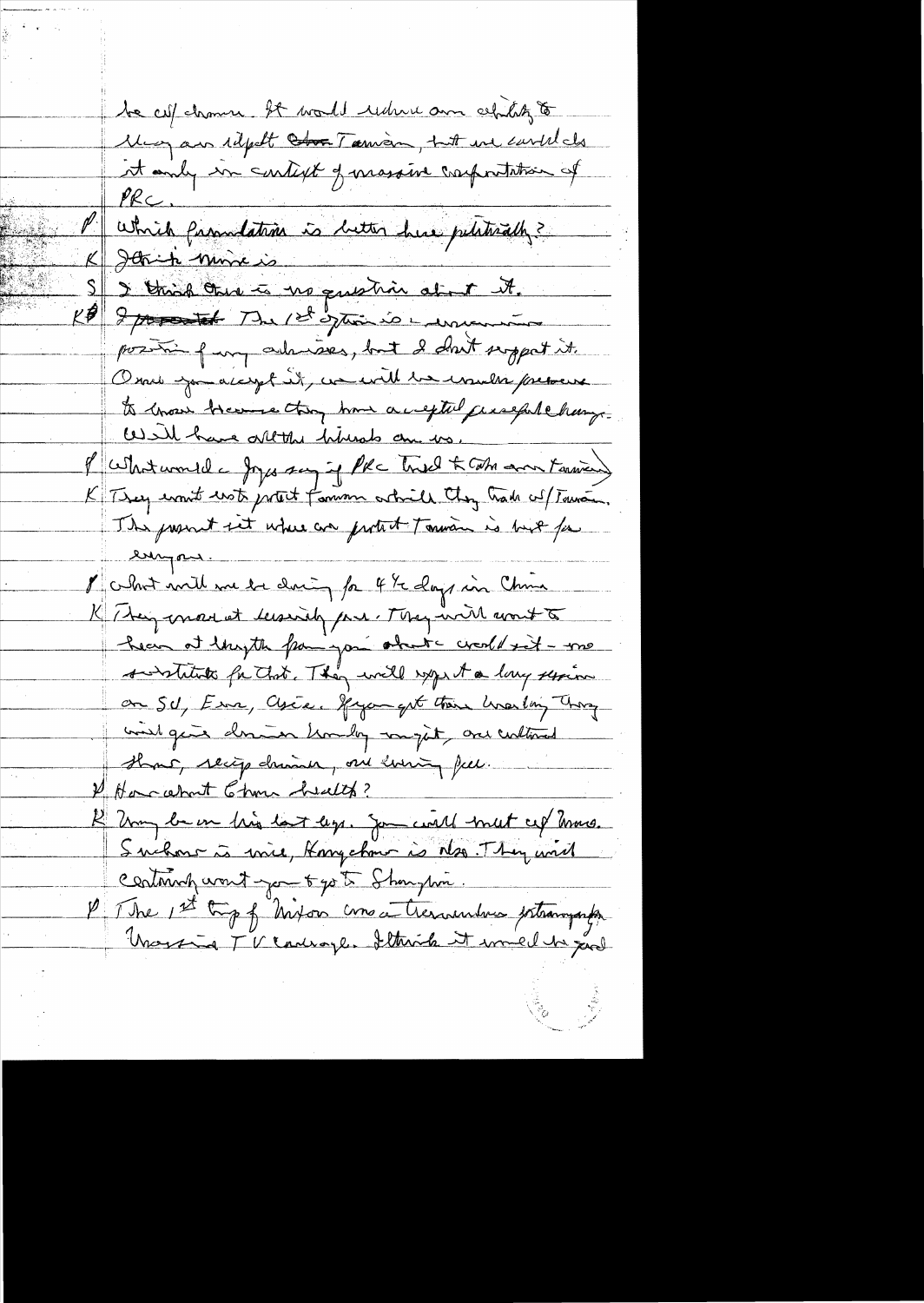of the Cremently always posting presentate To be something dig. What is there which is damentier serve pour comptant ministrique K why duit 8 support you would in southing Nifon event de Sian à Henjetal + there S That may it attent CTV. K Opal part to would consider an demondron Libourn but said woone husbard him & point P Haws took approached I fun answer from Dunty Today. There is an issen on with egosp. Strike me shouldn't hold egette chip appeared proto Majpraid.  $P$  or L'Our upation à Jep Emperer und un atetat P That my impression K Unercross of Chronitianing a traspart montron Sp. Sahara. The FCJ gave on gain which sind sounty dos for had been drinked but morrow 6 Thanistanic That towardly what Nassan comments. V What bakely & hoppen. K Spain is leming to escripter. That is what apperai world by. Junt to the conservation and today. China quil trécent P What one is Sadnt dring?  $K\Box$ P I heard Commandy closing must for Sort Man about sending helson on a whole ting w/ him ? K For It hand fatter to Sadut and of this mind.